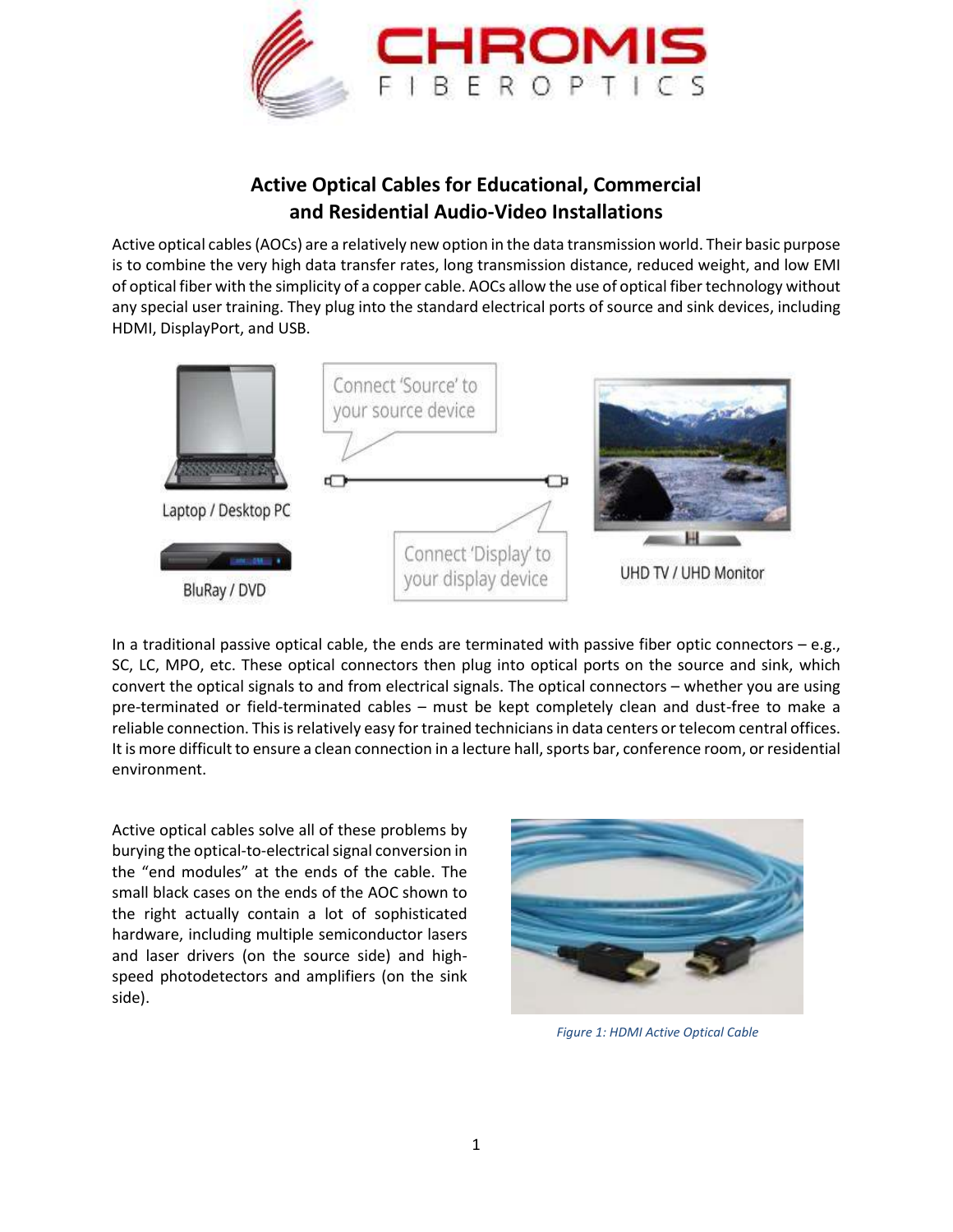

Figure 2 on the right shows a look "under the hood" of an AOC end module. The optical fibers (4 fibers in the case of an HDMI cable) come in on the top side of the PCB, and couple to the lasers or photodetectors through a set of micro-lenses at one end of the black plastic block shown in the picture. Between the block and the external gold HDMI electrical connector are integrated circuits with laser drivers or amplifiers that interface between the standard HDMI electrical signals and the optical signals.



*Figure 2: Interior of AOC End Module*

## **AOCs for HDMI Links**

HDMI AOCs are the most common type of nondata-center AOC, and support HDMI 1.4 and HDMI 2.0. Almost all models use four optical fibers to transmit the high-speed video signals, but the better-quality AOCs also use separate copper wires inside the cable to transmit the lower-speed signals (DDC, HPD, EDID and CEC) as well as power. While there are some all-optical HDMI AOCs that multiplex the lower-speed signals among the video signals, these are more prone to incompatibility problems, and require external power supplied to both ends of the AOC.



*Figure 3: HDMI Active Optical Cable*

| <b>Pros</b>                                             | Cons                                    |
|---------------------------------------------------------|-----------------------------------------|
| • longer distances at 1080p and 4K                      | • cannot repair or upgrade in the field |
| • thinner, more flexible than comparable                | • typically, more difficult to pull     |
| length copper cables                                    | through conduit than unterminated       |
| • some require no external power                        | bulk cable                              |
| • typically less expensive, faster and less complicated |                                         |
| installations than using baluns or extender boxes       |                                         |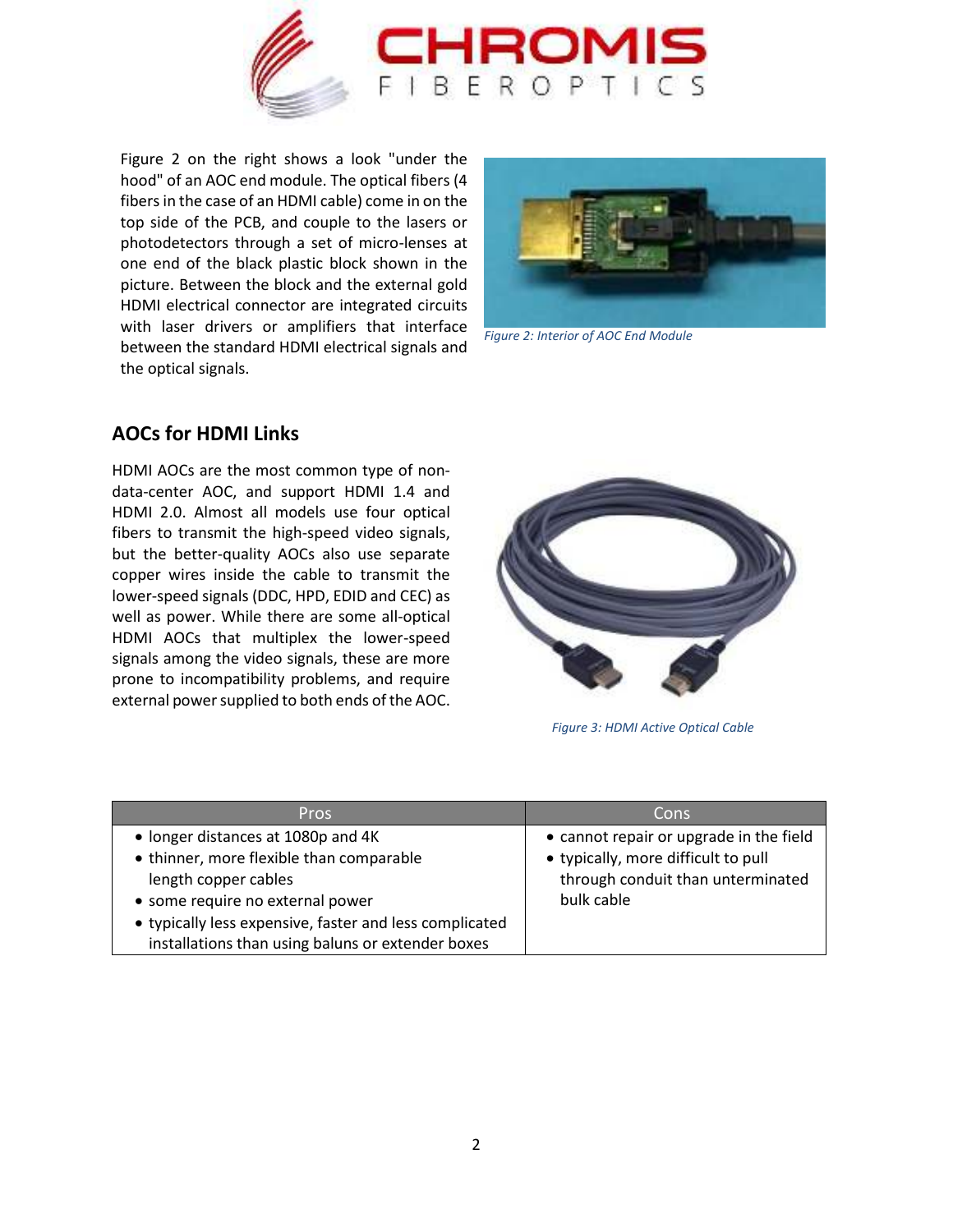

## **AOCs for DisplayPort Links**

DisplayPort (DP) is a video display interface that is popular in gaming hardware, and which is spreading into ProAV, digital signage, and AR/VR/CAVE simulation applications. As with HDMI, DisplayPort AOCs use four fibers to transmit the high-speed video signals, and separate copper wires to transmit the AUX and HPD signals, as well as power. One reason for the growing popularity of DisplayPort is its technical superiority for very high data rate transmission, especially 4K and 8K video. DisplayPort AOCs support considerably higher data rates than HDMI 1.4 and 2.0 cables, with DP 1.2 AOCs going up to 21.6 Gb/s, and DP 1.4 AOCs going up to 32.4 Gb/s. *Figure 4: DisplayPort Active Optical Cable*



| <b>Pros</b>                                                                                                                                                                                                              | Cons                                                                                                                  |
|--------------------------------------------------------------------------------------------------------------------------------------------------------------------------------------------------------------------------|-----------------------------------------------------------------------------------------------------------------------|
| • resolutions up to 8K UHD<br>• longer-distance support than copper cables<br>• thin, flexible cables<br>• available with no external power required<br>• cheaper, faster installations than extender<br>boxes or baluns | • cannot repair or upgrade in<br>the field<br>• larger connectors can be more<br>difficult to pull through<br>conduit |

## **USB 3.x with AOCs**

As USB 3.x copper cables are typically limited to 5 meters or less, AOCs offer a much-needed extension solution. However, in choosing AOCs, you must determine your needs for backward compatibility and power support. Although some USB AOCs do support power transmission, many are all-fiber, meaning that they can't be used to supply power from a computer to a camera or other peripheral. Also, few USB 3.x AOCs are backwards compatible without an adapter.



*Figure 5: USB 3.1 Active Optical Cable*